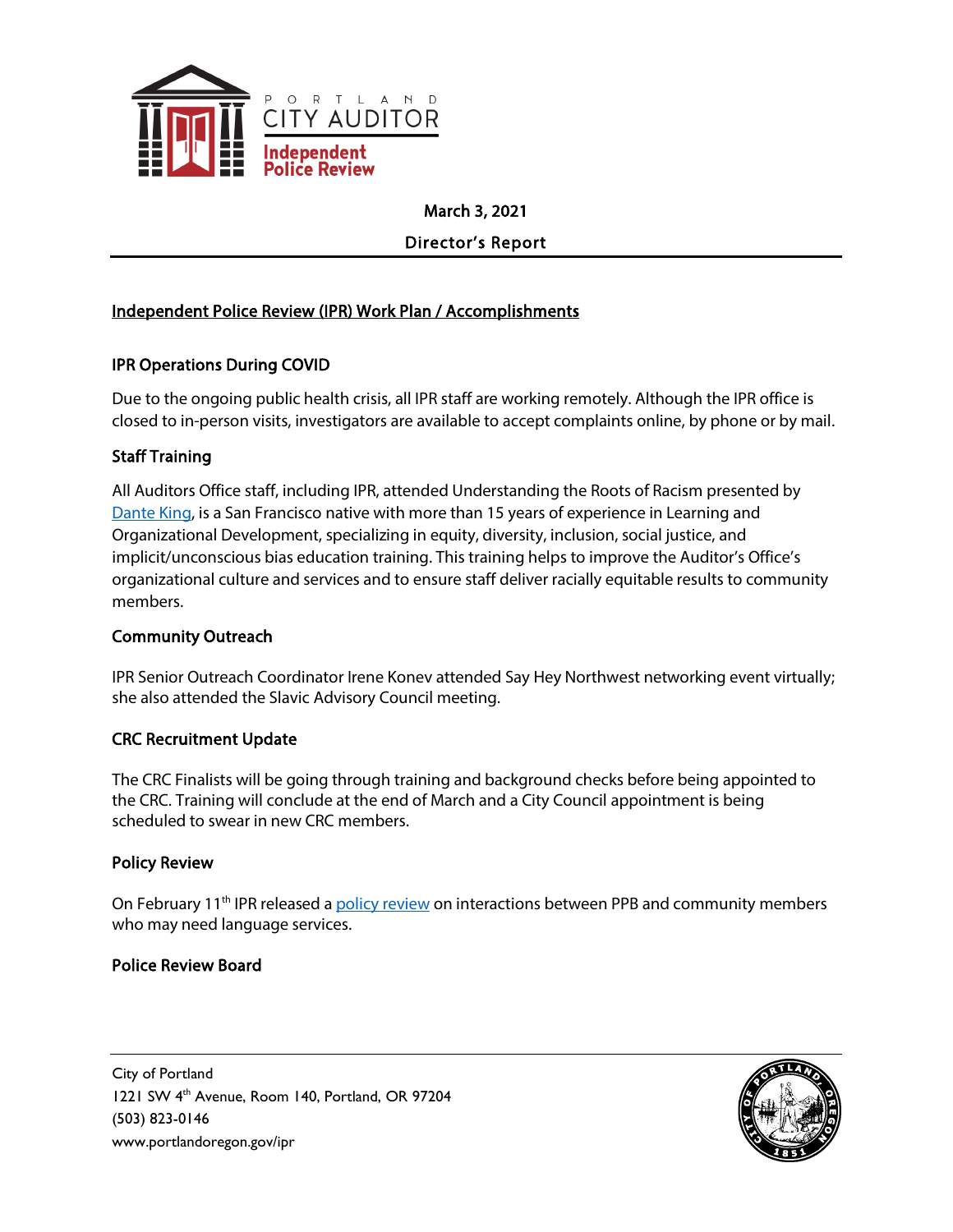We have now piloted the digital file share for two PRBs. We expect an increase in PRBs as we work our way through the high volume of investigations from the last year.

#### Settlement Agreement

DOJ released their Fifth Periodic Compliance Assessmen[t Report](https://beta.documentcloud.org/documents/20476946-dojcompliancereport21121) which determined that the City of Portland is no longer in substantial compliance with several categories of the Settlement Agreement. IPR's main focus is to work through the backlog of investigations, meet our timelines and regain substantial compliance with our section of the Settlement Agreement.

#### IPR Caseload

| Intake Investigations Pending at IPR |           |          |           |
|--------------------------------------|-----------|----------|-----------|
|                                      | 1/6/21    | 2/1/21   | 3/1/21    |
| Number of cases                      | 40        | 39       | 32        |
| Median Case Age                      | 74.5 days | 81 days  | 79.5 days |
| Oldest Case Age                      | 244 days  | 272 days | 244 days  |

| <b>Current IPR Independent Investigations</b> |               |             |  |  |
|-----------------------------------------------|---------------|-------------|--|--|
|                                               | Date Reported | Case Number |  |  |
|                                               |               |             |  |  |
| 1                                             | 6/8/20        | 2020-C-0117 |  |  |
| $\overline{\mathbf{2}}$                       | 6/1/20        | 2020-C-0122 |  |  |
| 3                                             | 6/9/20        | 2020-C-0125 |  |  |
| 4                                             | 6/4/20        | 2020-C-0133 |  |  |
| 5                                             | 6/10/20       | 2020-C-0137 |  |  |
| 6                                             | 6/14/20       | 202-C--0155 |  |  |
| 7                                             | 6/22/20       | 2020-C-0164 |  |  |
| 8                                             | 6/29/20       | 2020-C-0172 |  |  |
| 9                                             | 6/26/20       | 2020-C-0184 |  |  |
| 10                                            | 7/7/20        | 2020-C-0207 |  |  |
| 11                                            | 7/16/20       | 2020-C-0209 |  |  |
| 12                                            | 8/1/20        | 2020-C-0215 |  |  |
| 13                                            | 8/7/20        | 2020-C-0219 |  |  |
| 14                                            | 8/9/20        | 2020-C-0220 |  |  |
| 15 <sup>1</sup>                               | 9/9/20        | 2020-C-0247 |  |  |
| 16                                            | 9/16/20       | 2020-C-0267 |  |  |
| 17 <sup>1</sup>                               | 10/1/20       | 2020-C-0269 |  |  |
| 18                                            | 9/28/20       | 2020-C-0276 |  |  |
| 19                                            | 9/25/20       | 2020-C-0283 |  |  |
| 20                                            | 9/30/20       | 2020-C-0289 |  |  |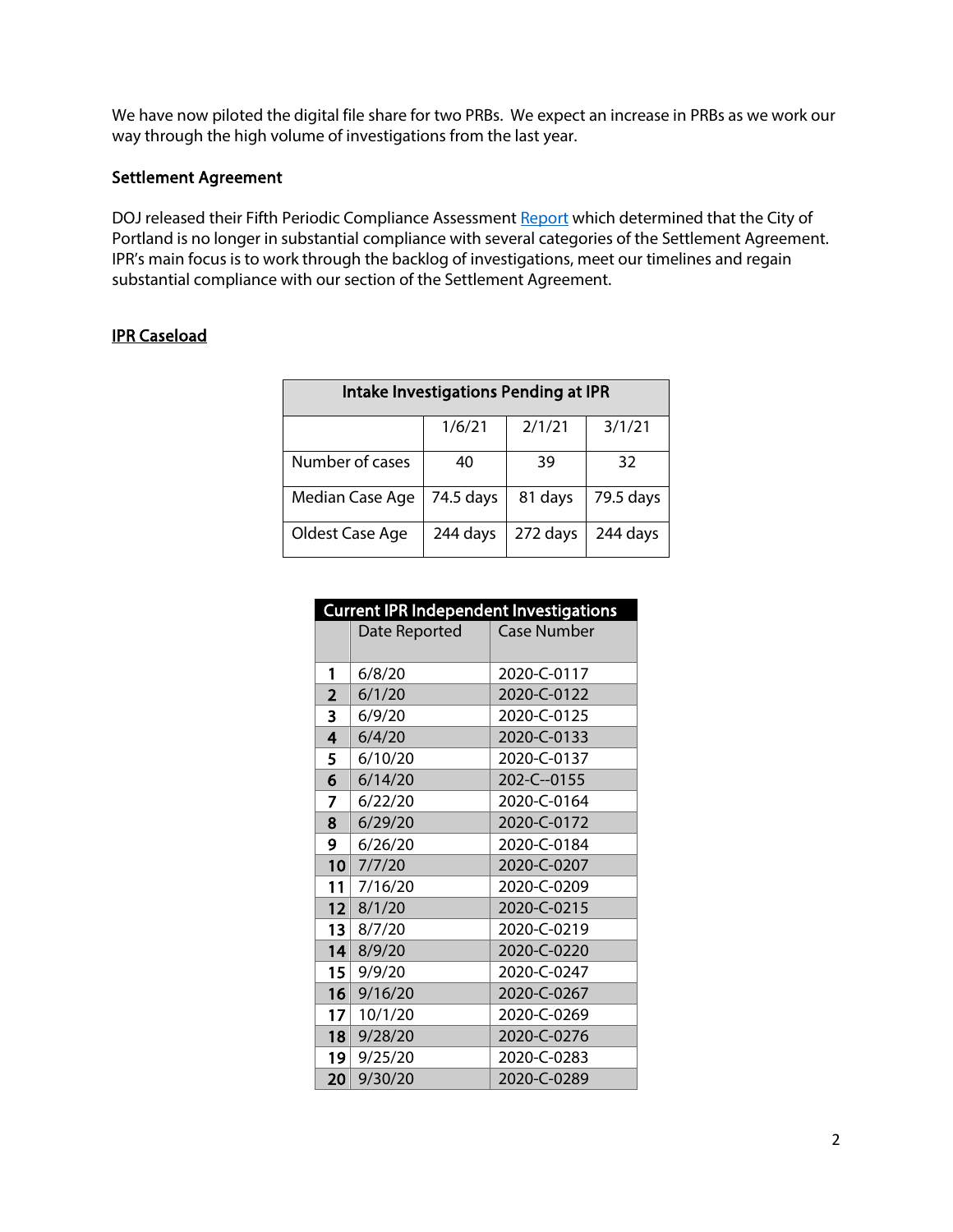# Police Bureau Caseload

\* Median age includes the time the cases were pending at IPR before being referred to Internal Affairs.

|                                                         | 1/6/21           | 2/1/21           | 3/1/21            |
|---------------------------------------------------------|------------------|------------------|-------------------|
| Cases under investigation at<br><b>Internal Affairs</b> | 32               | 33               | 30                |
|                                                         | (24 Community, 8 | (25 Community, 8 | (20 Community, 10 |
|                                                         | Bureau)          | Bureau)          | Bureau)           |
| Median Age                                              | $62.5$ days      | 62 days          | 67 days           |
| Oldest Case (non-OIS)                                   | 192 days         | 220 days         | 273 days          |
| Cases awaiting assignment at<br><b>Internal Affairs</b> | $\mathbf 0$      | $\mathbf 0$      | 1                 |
| Median Age                                              | <b>NA</b>        | <b>NA</b>        | 199               |
| Oldest Case                                             | <b>NA</b>        | <b>NA</b>        | 199               |
| <b>Ongoing Supervisory</b><br>Investigations            | $\overline{2}$   | $\overline{2}$   | $\overline{2}$    |
| Median Age                                              | 86.5 days        | 12 days          | 89.5 days         |
| Oldest Case                                             | 152 days         | 18 days          | 133 days          |

# Status of Officer-involved Shootings and In-Custody Death Investigations

|    | <b>INCIDENT</b><br><b>DATE</b> | <b>CASE</b>   | <b>SUBJECT</b> | <b>OFFICER(S)</b> | <b>IA INV</b>   | <b>IPR NOTES</b>    |
|----|--------------------------------|---------------|----------------|-------------------|-----------------|---------------------|
| l1 | 1/2/19                         | 19-B-01       | Ruiz           | Robert            | R Smith, Rhodes | <b>Debriefing</b>   |
| 2  | 6/28/20                        | $20 - B - 39$ | Stockton       | Bonczijk          | Cass            | <b>Review Level</b> |
| 3  | 12/24/20                       | $20 - B - 66$ | Dahlen         | Pierce            | Holmgren, Stout | Investigation       |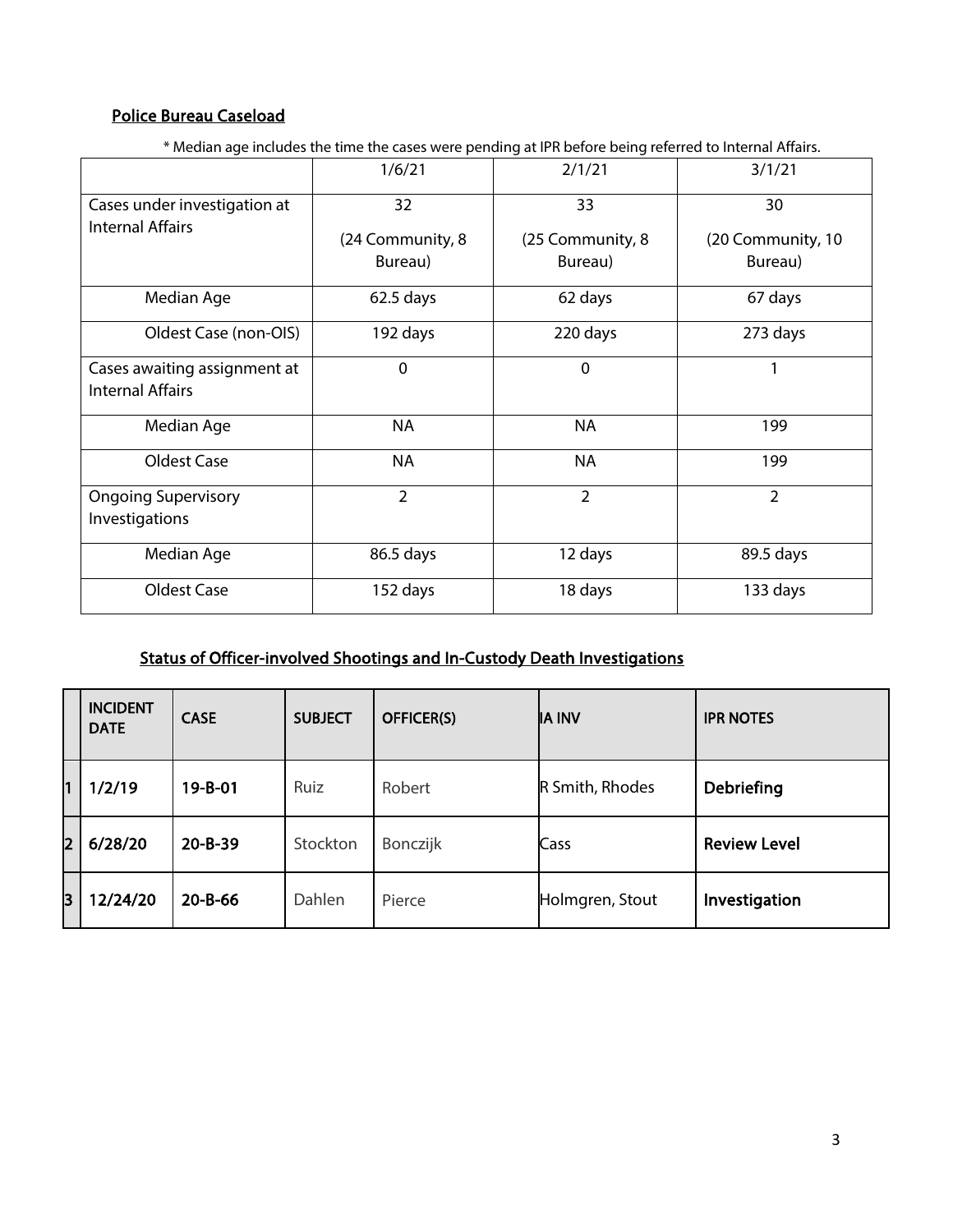# Case Status for Protest-Related Complaints 5/29/20 to 3/2/21

| <b>Case Handling</b>                  | Count          |
|---------------------------------------|----------------|
| <b>Internal Affairs Investigation</b> | 48             |
| <b>Administrative Closure</b>         | 39             |
| No Misconduct                         | 12             |
| Complainant Unavailable               | 10             |
| Lack of Investigative Merit           | 6              |
| Not a PPB Officer                     | 5              |
| Unidentified Employee                 | 4              |
| Third Party Complaint                 | 1              |
| Other Judicial Remedy                 | 1              |
| <b>IPR Investigation</b>              | 26             |
| <b>Intake Ongoing</b>                 | 4              |
| <b>Precinct Referral</b>              | $\overline{2}$ |
| <b>Supervisory Investigation</b>      | $\mathcal{P}$  |
| Total                                 | 121            |

# Total Allegations from Protest-Related Complaints 5/29/20 to 3/2/21

|                                               | <b>Bureau</b><br>Initiated | Citizen<br>Initiated | Total          |
|-----------------------------------------------|----------------------------|----------------------|----------------|
| Force                                         |                            | 118                  | 118            |
| Impact munition                               |                            | 34                   | 34             |
| Striking instrument - baton, flashlight, etc. |                            | 18                   | 18             |
| Take down or other impact                     |                            | 18                   | 18             |
| Hands/feet/knees                              |                            | 17                   | 17             |
| Other – Force                                 |                            | 12                   | 12             |
| Aerosol                                       |                            | 12                   | 12             |
| Firearm - pointed                             |                            | 4                    | $\overline{4}$ |
| Taser                                         |                            | 1                    | 1              |
| Vehicle                                       |                            |                      |                |
| Conduct                                       |                            | 55                   | 55             |
| Other - Conduct                               |                            | 19                   | 19             |
| Arrest/Cite - unjustified/improper            |                            | 15                   | 15             |
| Unprofessional conduct - on-duty              |                            | 9                    | 9              |
| Search or seizure - improper                  |                            | 4                    | $\overline{4}$ |
| Vehicle operation - improper on-duty          |                            | 2                    | $\overline{2}$ |